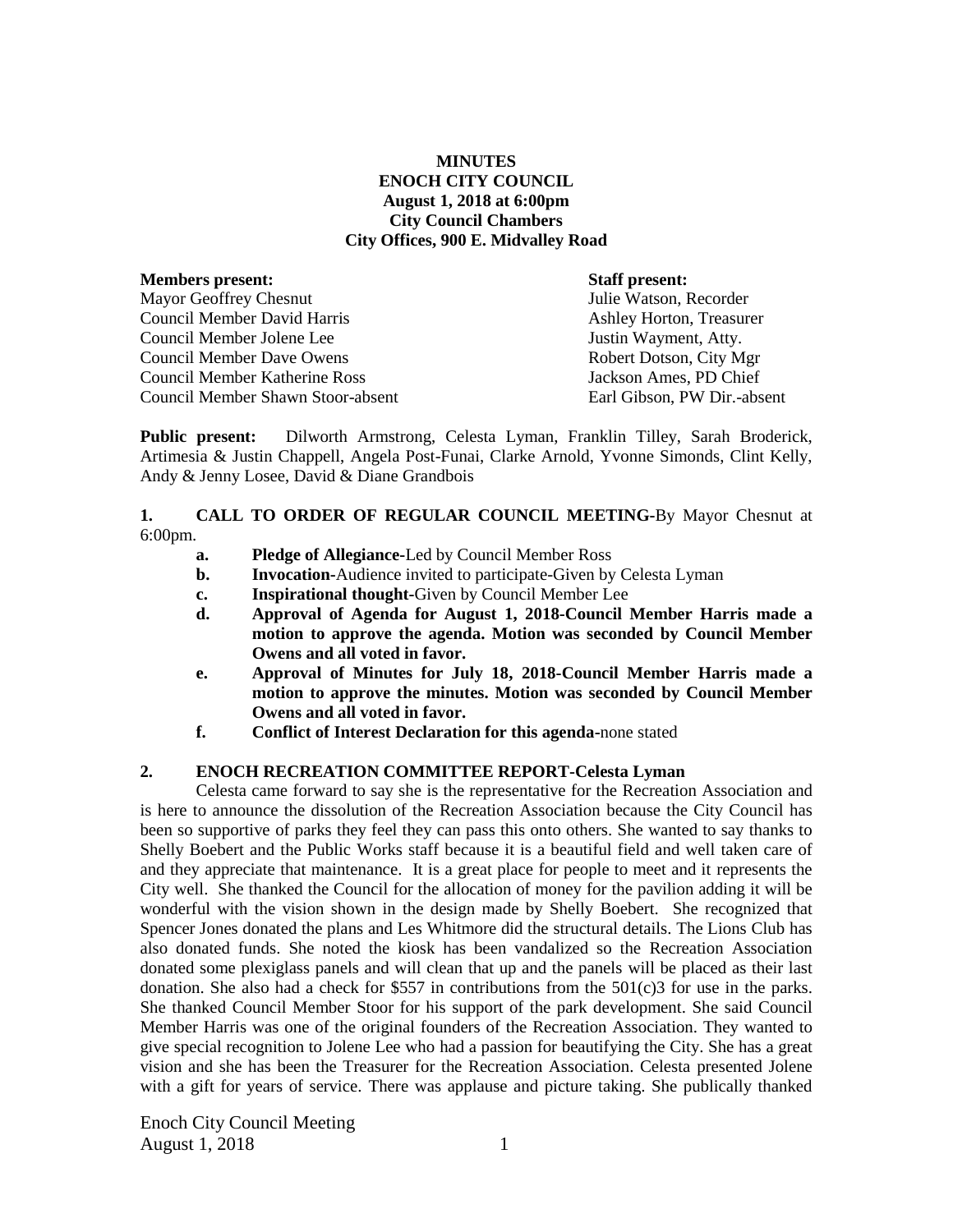Bob Tingey and Spencer Jones saying they volunteered to be on the committee for 13 years. They have contributed time and goods for the park. She thanked the City Council again for their support. It makes Enoch a community and promotes health and green spaces. She added she hopes they will continue to support that and to go forward with the pavilion. She wants them to know they wish they could do more but hope what they have done is enough to keep things going. She will be happy to donate the placards from Eagle Scouts and have that be her responsibility to keep the kiosk up. Mayor Chesnut thanked her for her service.

**3. PUBLIC COMMENTS-**Mayor Chesnut invited public comments and asked they state name and address for the record.

Clarke Arnold and he would like to discuss the tax increase for the two new officers. He said he owns a business and understands investments. He knows he has to invest in his business and we have to invest in the community or it deteriorates. Property values go down with more crime. This is a bedroom community and he understands fixed incomes but if we don't invest we pay later as property deteriorates when we can't get PD help. No one likes taxes but he understands long term investment and that is what this is. Enoch does a great job controlling costs. He said he would like more information about the other options such as service by the Sheriff.

*Mayor Chesnut interjected Sheriff Gower sent a letter saying that at that point Iron County could not provide service without much greater cost. He said the newly elected Sheriff Carpenter and he spoke at length and his position is they couldn't do that for lower cost either. The costs are very high for vehicles, equipment, etc. and manpower hours are the only disparity. We would pay for a full time officer on duty and slower service. He gave an example of a dispute in Beryl where all their officers had to go out there and no one was left for coverage here. If we want them we would pay more.* 

Clarke asked about our retention rate. *Chief Ames said one to two years. We train them and then they go where they can make more money.* Clarke said he hopes we get this through.

Sarah Broderick said she is a volunteer and is a widow and is triple disabled. She would like to make this the cleanest little town in the area. She showed her service dog and told about her bike. She said she picks up trash all over the place and she would like to get it all cleaned up. She wants to continue to volunteer and she has the time to do that as long as she lives. She wants to plant flowers and told about Lady Bird Johnson planting the bluebells along the highways in Texas. They come up every year and she wants to do that on our road. That is her dream. *Mayor Chesnut said he does not see why not.* She said she loves what she does and asked if it is possible. What does she do now to make it happen? *Council Member Lee said she could work with the Tree Committee who works on beautification projects.*

Celesta Lyman said speaking as a resident, they were one of the homes that got flooded a few years ago and she has seen the plans to fix the intersection. She appreciates the drainage fee and they want to be first on the list to get that fixed. We don't want another 100 year flood to happen to make this work get done. Now with the drainage fee we have the money and she asked the Council to consider starting work on several places that are prone to flooding

Yvonne Simonds who lives on Oregon Trail said they moved here six years ago from CA. She was watching the Mayor's video so she wanted to come to speak and to say there is nothing more important than human life and protection is needed and essential. Also personal and real property need protection too. Some people can handle that but most need the PD and we need to grow the PD here. With the increase in population there are good people moving in but with that crime comes too. We need to pay taxes for this cause for law enforcement. That is main reason they left CA was due to rampant crime.

*Mayor Chesnut said he appreciates them coming out and expected to be put on a pike tonight. He hopes that those who have seen the social media video will understand the issue and he is really passionate about this. When a tax increase came up before a few years ago it was too* 

Enoch City Council Meeting August 1, 2018 2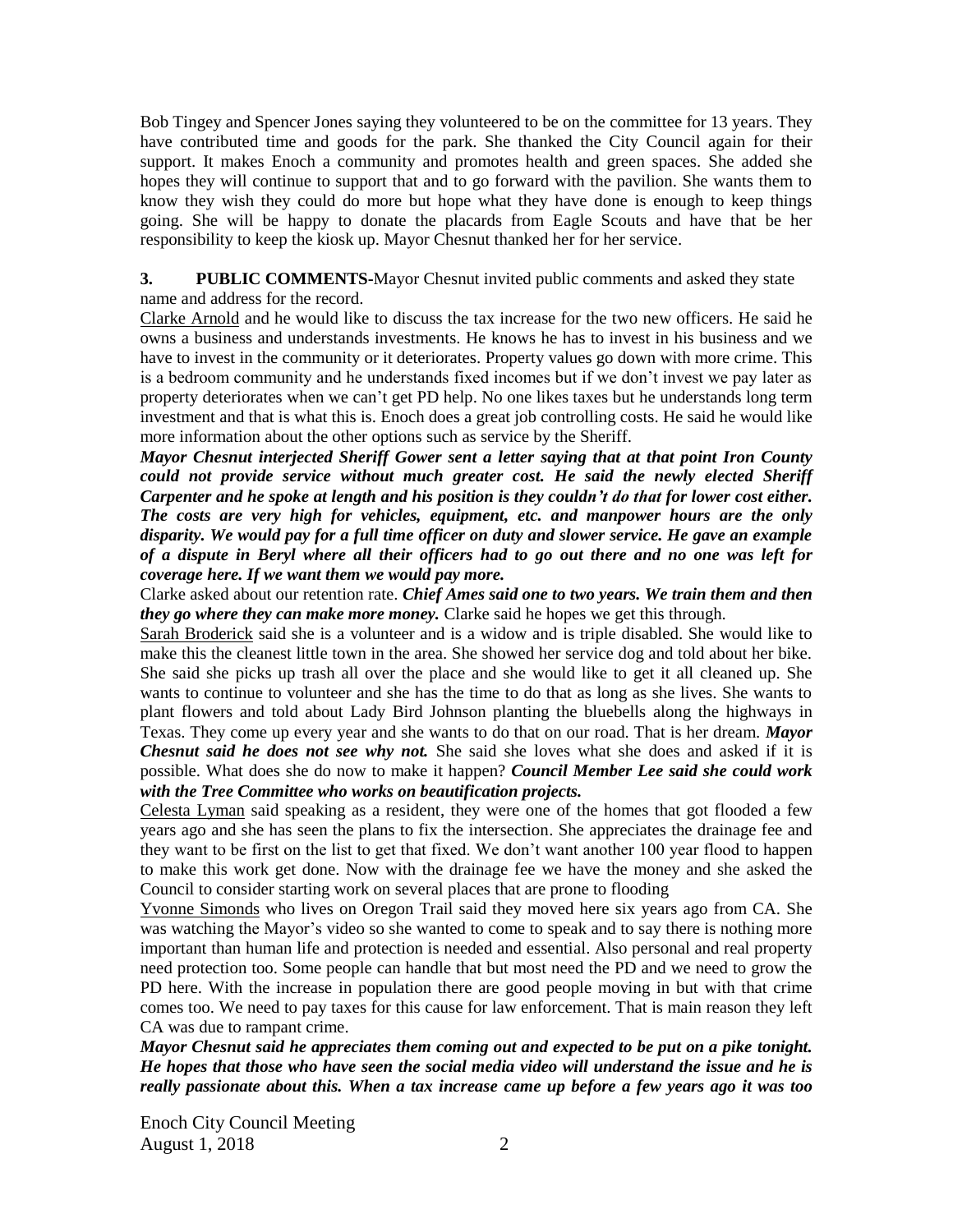*broad. We have plugged a lot of holes but this is an essential need. We have absorbed a lot of the cost. But this costs more than we have or could get in many years. The need is now and is urgent. He wanted to talk about some sincere questions on social media and how the breakdown of cost works out. Those are great questions and he is glad to talk about that. He wants to talk about the numbers. Up until recently our wages were substantially lower than other communities. We had one more officer than now and when he left we did not replace him so we could be competitive in our wages. We are competitive now although we are a little lower. We have the equipment and are good there. When we need the Sheriff they come at no cost and we reciprocate when needed by other agencies. Newly elected Chief Carpenter says that relationship will continue. We would not get more service for the cost of going with the Sheriff. Sheriff Elect Carpenter said when Enoch put in a PD they got a lot of grants and at that time the cost to start the department was largely defrayed by grants. That would be a huge cost to unwind that decision to have our own PD. He gave the numbers and what we pay in detail. We require 48 hours of work from our officers. There is a mandate regarding retirement and medical expenses. He gave numbers adding there is Workers Comp and payroll taxes. That is total benefits of \$44,845.50 for a total package of \$102,384.74 and that does not include equipment. We have been frugal and smart. We lease vehicles because maintenance is built in. He appreciates those who have come out in support. He reviewed the property tax numbers on the board for Enoch's taxes not the total tax bill. Growth does not cover it. Even the larger more expensive homes do not cover it. He told about two events and that the PD requires 40 hours of training per year for officers. Chief Ames pays for two events out of the training budget. The guys pay for the other things they attend. We also have sponsors who contribute to the shooting competitions.* 

Diane Grandbois said they used to live here and are moving back soon. They are in support of having two new officers. She is now disabled and if she is alone she needs help quick. The growth of Enoch has shown we need more PD to help protect the community.

*Mayor Chesnut said we do a lot with a little. We do not hide the ball. We get audited by outside firms. We don't have many problems. Staff does a great job and we have a good work culture. The City Council and City Manager do an outstanding job too. City Manager Dotson manages 25 employees and five for profit of businesses. Even with the step we did lately to make our wages more competitive he is still the lowest paid City Manager in the State. The City Council has said that they are happy to take questions and are all in support of this. Help your friends understand this. We have to deal with this issue now. We can't keep heaping neglect on the PD. He encouraged all to come to the next meeting saying that is the official public hearing for this. Let's make this happen. The tax increase is only for this one purpose.* 

Artemesia Chappell said she appreciated knowing what this is for exactly.

## **4. COUNCIL/STAFF REPORT**

Chief Ames reported they are down to three officers because Jeremy is still on administrative leave related to the Parowan incident. We hope to clear that soon. They are doing OK but busy. Jeremy is helping around the office and doing administrative stuff.

Dilworth Armstrong of the Water Board had no comments but Clarke Arnold asked about water and Mayor Chesnut explained the water right requirement for each home that comes into Enoch. City Manager Dotson said we are waiting for the operating permit for the new well and we will have 105 % capacity with that online. We will upgrade some other wells. The water tables are holding although farmers are pumping right now. Enoch has room for growth and we participate in the Groundwater Management Plan to address the valley wide issues.

City Manager Dotson said we did purchase two AF of water rights from a person. The drainage grant that we applied for was completed by NRCS and they put their local guys on it to fix some things in the paperwork. It was sent to the NRCS federal office for review for five million dollars.

Enoch City Council Meeting August 1, 2018 3